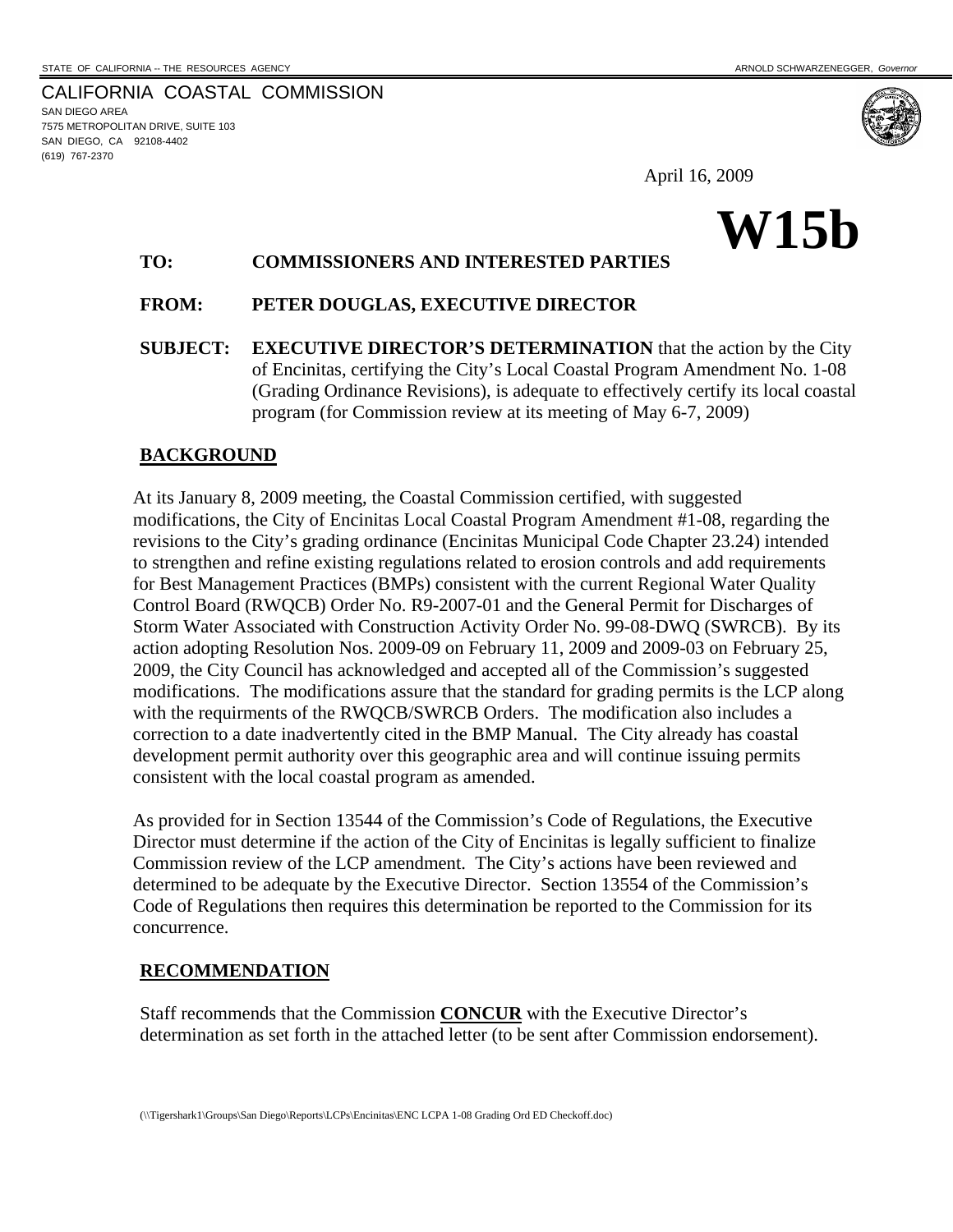#### CALIFORNIA COASTAL COMMISSION

SAN DIEGO AREA 7575 METROPOLITAN DRIVE, SUITE 103 SAN DIEGO, CA 92108-4402 (619) 767-2370



\*\*DATE AFTER HEARING\*\*\*

Mayor Maggie Houlihan City of Encinitas 505 S. Vulcan Avenue Encinitas, Ca 92024

RE: Certification of the City of Encinitas Local Coastal Program Amendment No. 1-08(Revisions to Grading Ordinance)

Dear Mayor Houlihan:

The California Coastal Commission has reviewed the City's Resolution Nos. 2009-03 and 2009-09 together with the Commission's action of January 8, 2009 certifying City of Encinitas Local Coastal Program Amendment #1-08 pertaining to revisions to the City's grading ordinance and Best Management Practices Manual Part II. In accordance with Section 13544 of the Commission's Code of Regulations, I have made the determination that the City's actions are legally adequate, and the Commission has concurred at its meeting of May 6-8, 2009.

By its action on February 11 and 25, 2009, the City has formally acknowledged and accepted the Commission's certification of the Local Coastal Program Amendment including all suggested modifications. The modifications assure that the standard for grading permits is not only the State and Regional Water Quality Control Board Orders R9-2007-1 and 99-08-DWQ, but is also the LCP. The modifications also include a correction to a date inadvertently cited in the BMP Manual. The City is already issuing coastal development permits in conformance with the certified local coastal program for this area.

In conclusion, I would like to congratulate you and all other elected or appointed officials, staff and concerned citizens for continuing to work towards full implementation of the Coastal Act. We remain available to assist you and your staff in any way possible as you continue to develop and implement the City's local coastal program.

Sincerely,

 Peter Douglas Executive Director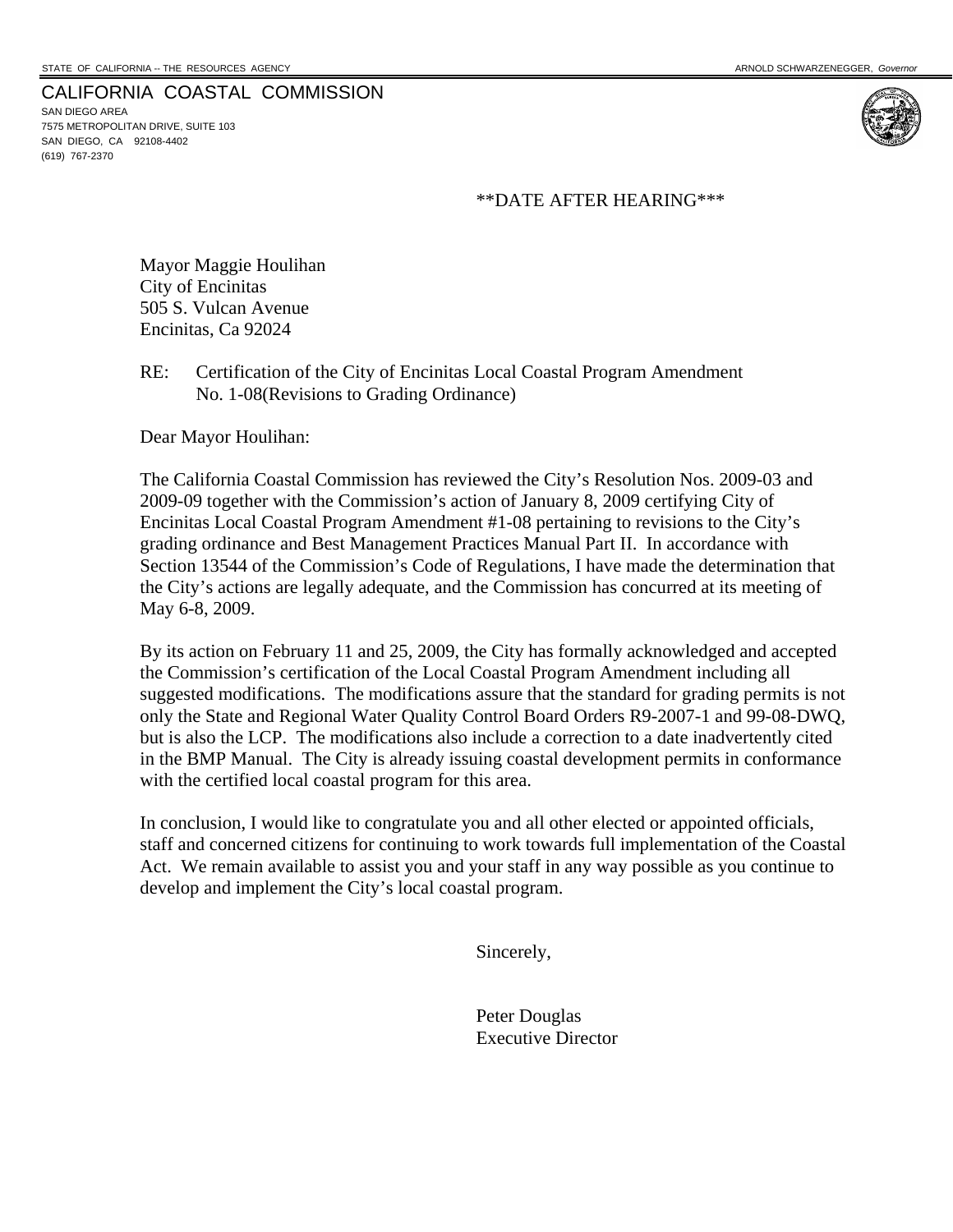CALIFORNIA COASTAL COMMISSION

SAN DIEGO AREA 7575 METROPOLITAN DRIVE, SUITE 103 SAN DIEGO, CA 92108-4402 (619) 767-2370

#### \*\* DATE AFTER HEARING\*\*\*

Mayor Maggie Houlihan City of Encinitas 505 S. Vulcan Avenue Encinitas, Ca 92024

#### $RE:$ Certification of the City of Encinitas Local Coastal Program Amendment No. 1-08 (Revisions to Grading Ordinance)

Dear Mayor Houlihan:

The California Coastal Commission has reviewed the City's Resolution Nos. 2009-03 and 2009-09 together with the Commission's action of January 8, 2009 certifying City of Encinitas Local Coastal Program Amendment #1-08 pertaining to revisions to the City's grading ordinance and Best Management Practices Manual Part II. In accordance with Section 13544 of the Commission's Code of Regulations, I have made the determination that the City's actions are legally adequate, and the Commission has concurred at its meeting of May 6-8, 2009.

By its action on February 11 and 25, 2009, the City has formally acknowledged and accepted the Commission's certification of the Local Coastal Program Amendment including all suggested modifications. The modifications assure that the standard for grading permits is not only the State and Regional Water Quality Control Board Orders R9-2007-1 and 99-08-DWO. but is also the LCP. The modifications also include a correction to a date inadvertently cited in the BMP Manual. The City is already issuing coastal development permits in conformance with the certified local coastal program for this area.

In conclusion, I would like to congratulate you and all other elected or appointed officials, staff and concerned citizens for continuing to work towards full implementation of the Coastal Act. We remain available to assist you and your staff in any way possible as you continue to develop and implement the City's local coastal program.

Sincerely,

Peter Douglas **Executive Director**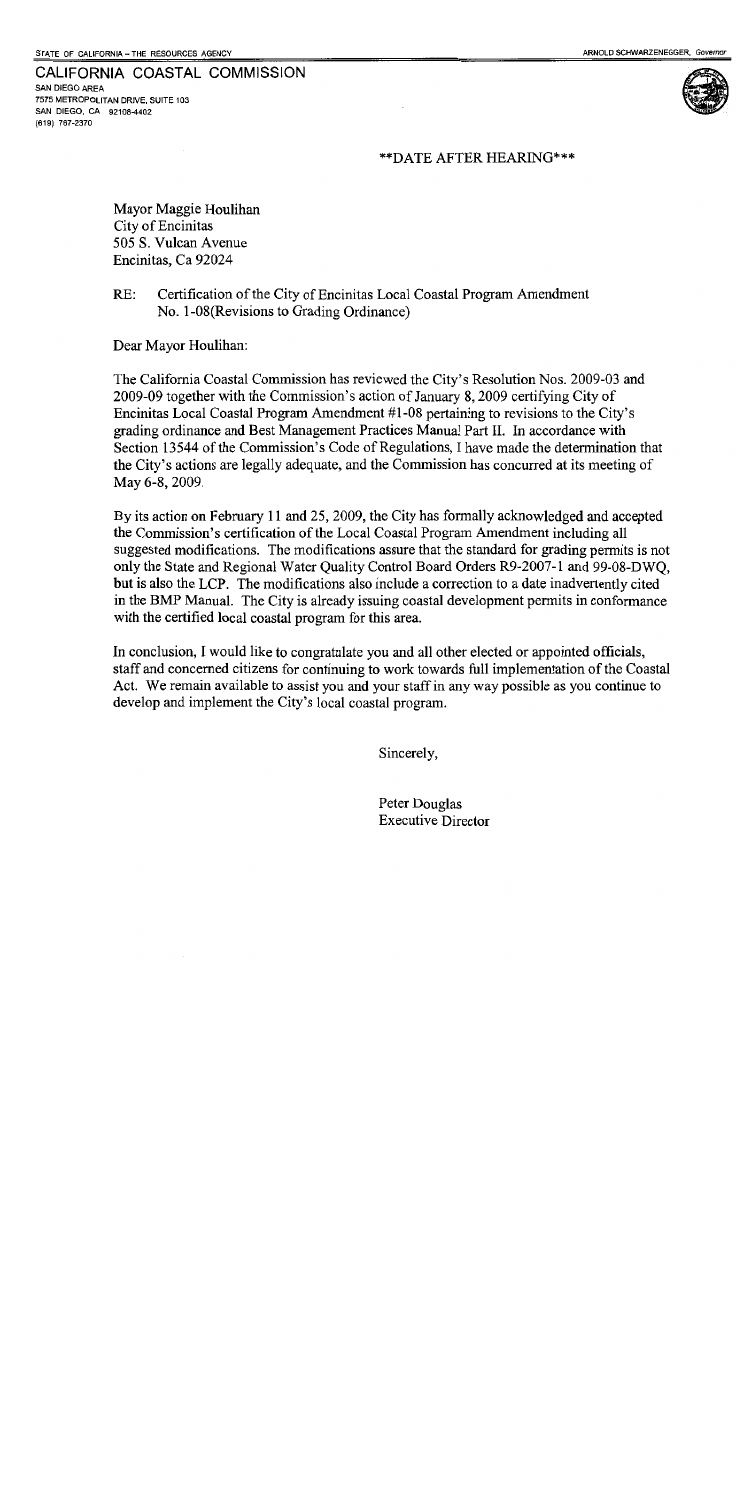

MAR 0 4 2009

CALIFORNIA COASTAL COMMISSION **OAN FIFOO COAST BISTRICT** 

Ordinance 2009-03, an ordinance to amend Chapter 23.24 of the Municipal Code and the Local Coastal Program to modify Section 23.24.230(B) to be consistent with California Coastal Commission recommendation.

#### **ORDINANCE 2009-03**

# AN ORDINANCE OF THE CITY COUNCIL OF THE CITY OF ENCINITAS, CALIFORNIA AMENDING **ENCINITAS MUNICIPAL CODE CHAPTER 23.24** TO BE CONSISTENT WITH CALIFORNIA **COASTAL COMMISSION MODIFICATIONS TO SECTION 23.24.230(B)**

WHEREAS, the City Council adopted Ordinance 2008-03 (to amend Chapter 23.24, Grading) on March 12, 2008 and the amendments were submitted to the California Coastal Commission on April 9, 2008 for the purpose of amending the Encinitas Local Coastal Program; and

WHEREAS, the California Coastal Commission approved, subject to minor modifications, the amendments to the Encinitas Local Coastal Program on January 8, 2009; and

NOW, THEREFORE, the City Council of the City of Encinitas hereby ordains as follows:

#### **SECTION 1:** CHAPTER 23.24: GRADING, EROSION AND SEDIMENT **CONTROL**

Chapter 23.24 of the Encinitas Municipal Code is hereby amended to read as follows:

(underlining represents new language as adopted by California Coastal Commission)

B. Jurisdictions of Other Agencies. Permits issued under the provisions of this code shall not relieve the owner of the responsibility for securing permits or licenses that may be required from other City departments or other governing agencies. All grading plans and grading operations shall comply with the State Water Resources Control Board regulations in effect at the time of the grading.

Within the Coastal Zone, any permits issued pursuant to this Chapter shall, at the minimum, comply with the San Diego County Municipal Stormwater NPDES Permit (San Diego RWQCB Order No. R9-2007-0001) dated January 24, 2007 and the General Permit for Discharges of Storm Water Associated with Construction Activity (99-08-DWQ). All permits issued within the Coastal Zone pursuant to this Chapter must also comply with all other provisions of the certified LCP.

 $\mathbf{1}$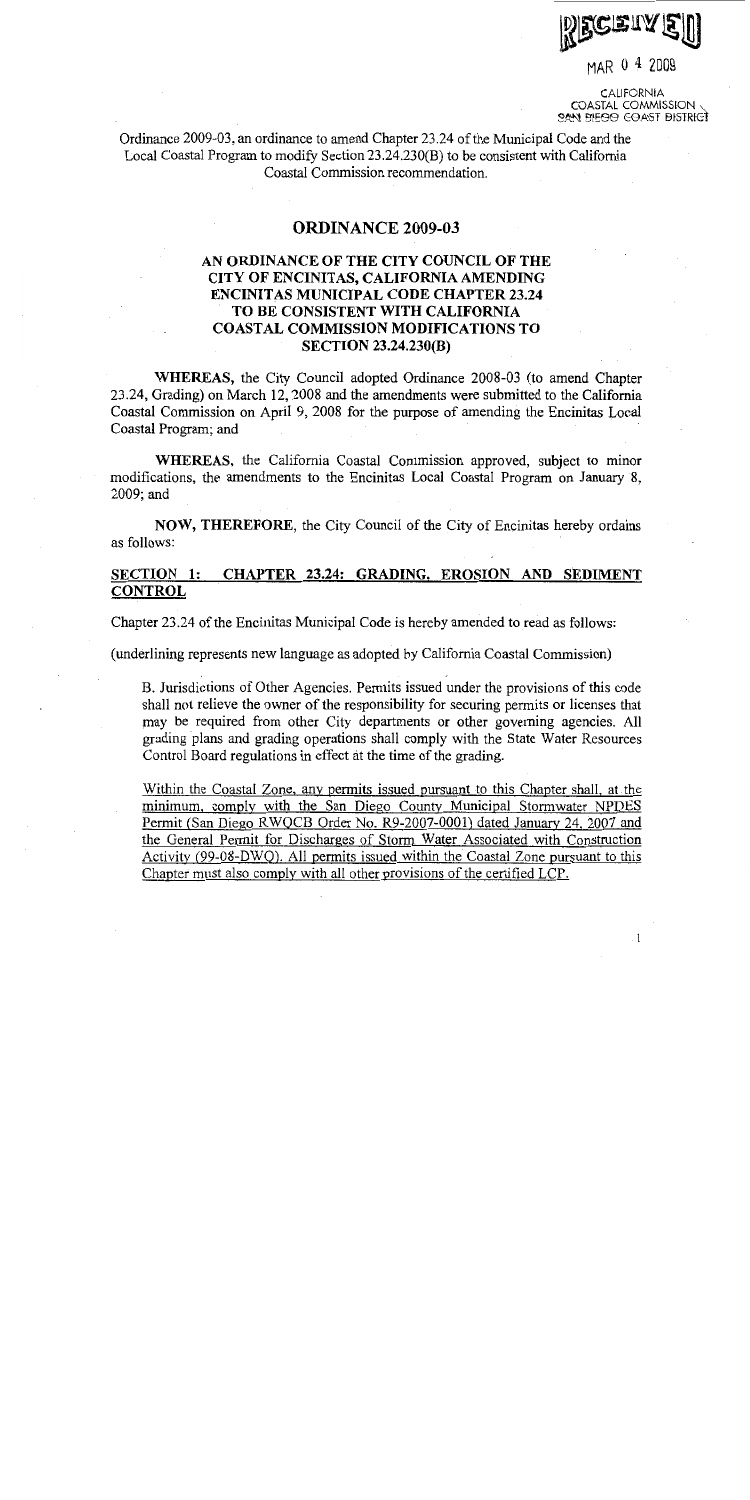#### **SECTION 2: ENVIRONMENTAL FINDING:**

The City Council, in their independent judgment, finds that the adoption of the Municipal Code Amendments will be exempt from Environmental Review pursuant to General Rule 15061 (b) (3) since there would be no possibility of a significant effect on the environment because the amendments will not directly result in development; any development as a result of the amended language will be subject to CEQA review and analysis.

#### **SECTION 3: PUBLIC NOTICE AND EFFECTIVE DATE:**

The City Clerk is directed to prepare and have published a summary of this ordinance no less than five  $(5)$  days prior to consideration of its adoption, and again within fifteen  $(15)$ days following adoption, indicating the votes cast.

This Ordinance was introduced on February 11, 2009 and will become effective following certification by the California Coastal Commission as being consistent with the Local Coastal Program for the City of Encinitas.

PASSED AND ADOPTED this 25<sup>th</sup> day of February, 2009 by the following vote, to wit:

Barth, Bond, Dalager, Houlihan, Stocks. AYES:

NAYS: None.

ABSTAIN: None.

**ABSENT:** None.

hav Signature on file

Maggie Moulihan, Mayor of the City of Encinitas, CA.

#### ATTESTATION AND CERTIFICATION:

I hereby certify that this is a true and correct copy of Ordinance 2009-03, which has been published pursuant to law.

Signature on file Deborah Cervone, City Clerk/Director of

Legislative Services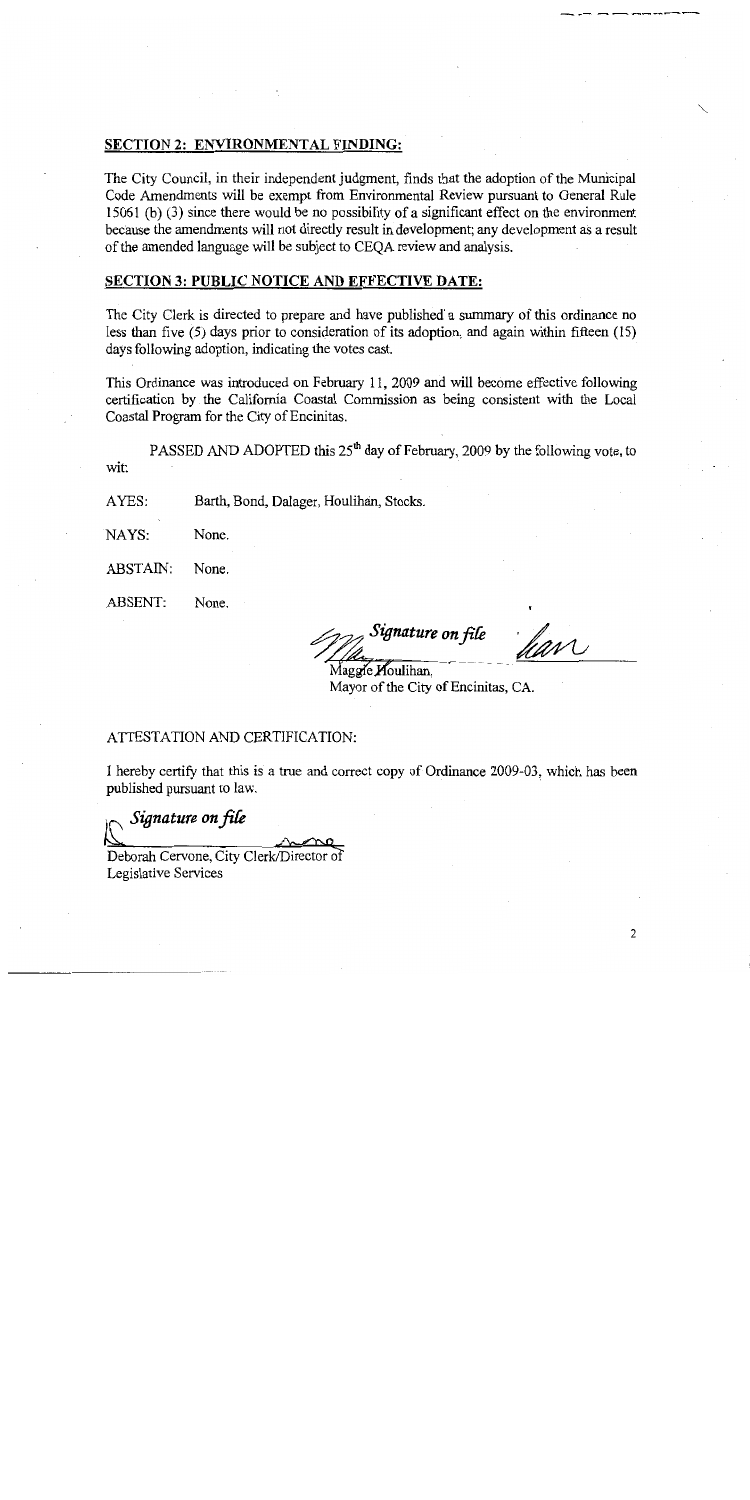Resolution 2009-09 to amend the Best Management Practices Manual, Part II, page 3, to be consistent with California Coastal Commission recommendation

### **RESOLUTION 2009-09**

### A RESOLUTION OF THE CITY COUNCIL OF THE CITY OF ENCINITAS, CALIFORNIA AMENDING THE BEST MANAGEMENT PRACTICES MANUAL. PART II TO BE CONSISTENT WITH CALIFORNIA COASTAL COMMISSION **MODIFICATIONS TO PAGE 3 OF THE MANUAL**

WHEREAS, the City Council approved Resolution 2008-23 on March 26, 2008 in order to adopt The Best Management Practices Manual, Part II, and the Manual was submitted to the California Coastal Commission on April 9, 2008 for the purpose of being added by reference to the Encinitas Local Coastal Program; and

WHEREAS, the California Coastal Commission approved, subject to minor modifications, the amendments to the Encinitas Local Coastal Program on January 8, 2009; and

**NOW, THEREFORE, the City Council of the City of Encinitas hereby ordains** as follows:

#### SECTION 1: Page 3 of The Best Management Practices Manual, Part II is hereby amended to read as follows:

(underlining represents new language as adopted by California Coastal Commission)

The Municipal Storm Water National Pollutant Discharge Elimination Systems (NPDES) Permit (Municipal Permit) R9-2007-0001, issued on February 21, 2001 January 24, 2007 to the City of Encinitas, the County of San Diego, the Port of San Diego and 17 other cities in the region of the San Diego Regional Water Quality Control Board (Regional Board), requires the development and implementation of storm water regulations addressing storm water pollution issues in development planning and construction associated with private and public development projects...

#### **SECTION 2: ENVIRONMENTAL FINDING:**

The City Council, in their independent judgment, finds that the adoption of the Amendments will be exempt from Environmental Review pursuant to General Rule 15061 (b) (3) since there would be no possibility of a significant effect on the environment because

 $\mathbf 1$